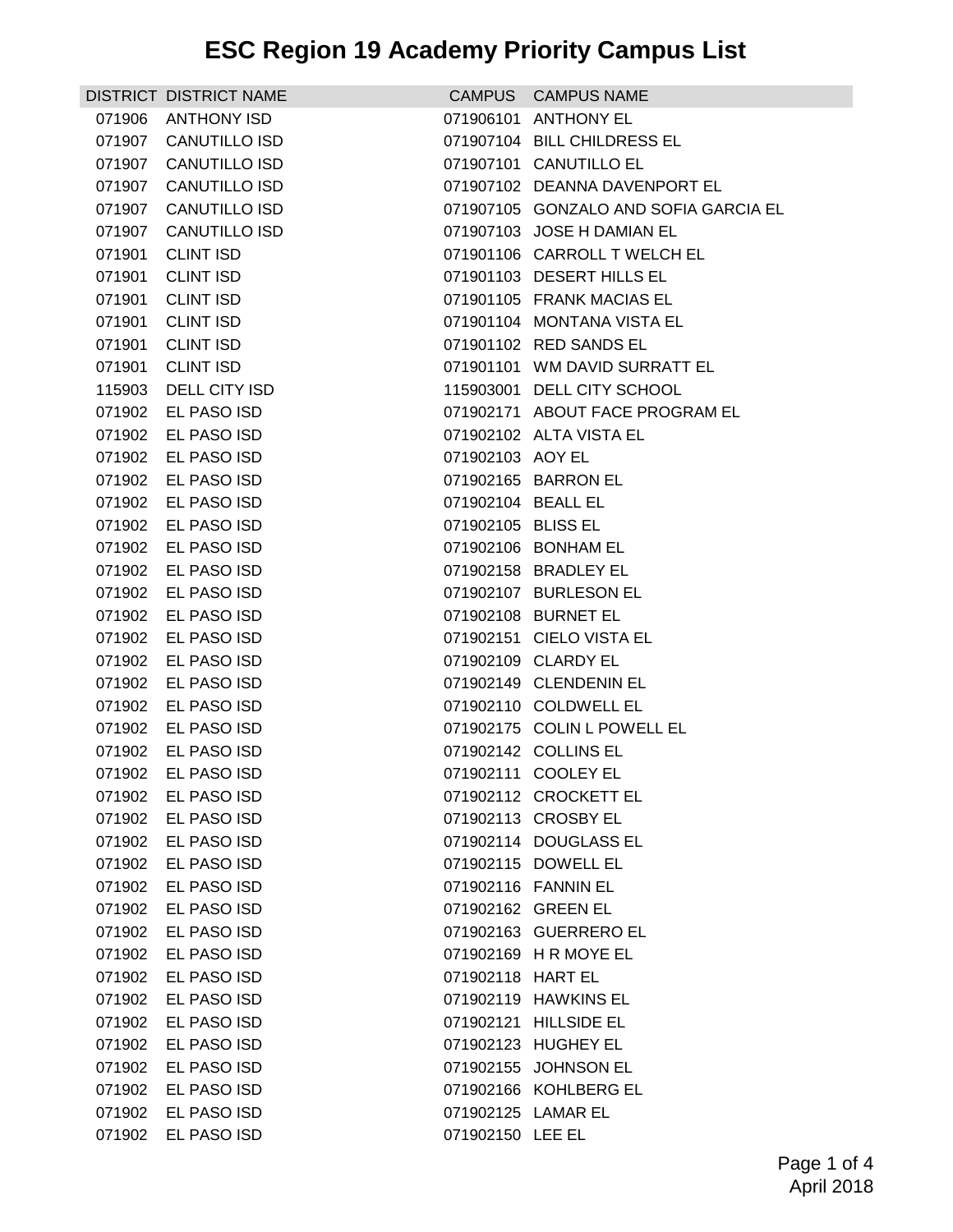|        | <b>DISTRICT DISTRICT NAME</b> |                    | CAMPUS CAMPUS NAME                       |
|--------|-------------------------------|--------------------|------------------------------------------|
|        | 071902 EL PASO ISD            | 071902128 LOGAN EL |                                          |
|        | 071902 EL PASO ISD            |                    | 071902129 MACARTHUR EL-INT               |
|        | 071902 EL PASO ISD            |                    | 071902130 MESITA EL                      |
|        | 071902 EL PASO ISD            | 071902131 MILAM EL |                                          |
|        | 071902 EL PASO ISD            |                    | 071902160 MITZI BOND EL                  |
| 071902 | EL PASO ISD                   |                    | 071902167 MORENO EL                      |
| 071902 | EL PASO ISD                   |                    | 071902133 NEWMAN EL                      |
|        | 071902 EL PASO ISD            | 071902161 NIXON EL |                                          |
|        | 071902 EL PASO ISD            | 071902134 PARK EL  |                                          |
|        | 071902 EL PASO ISD            |                    | 071902135 PUTNAM EL                      |
| 071902 | EL PASO ISD                   |                    | 071902156 RIVERA EL                      |
| 071902 | EL PASO ISD                   |                    | 071902136 ROBERTS EL                     |
|        | 071902 EL PASO ISD            | 071902138 RUSK EL  |                                          |
|        | 071902 EL PASO ISD            |                    | 071902140 SCHUSTER EL                    |
|        | 071902 EL PASO ISD            |                    | 071902141 STANTON EL                     |
| 071902 | EL PASO ISD                   |                    | 071902178 TOM LEA JR EL                  |
|        | 071902 EL PASO ISD            |                    | 071902143 TRAVIS EL                      |
| 071902 | EL PASO ISD                   |                    | 071902146 WESTERN HILLS EL               |
|        | 071902 EL PASO ISD            |                    | 071902153 WHITAKER EL                    |
|        | 071902 EL PASO ISD            |                    | 071902174 WILLIAM C HERRERA EL           |
| 071902 | EL PASO ISD                   |                    | 071902147 ZACH WHITE EL                  |
|        | 071902 EL PASO ISD            |                    | 071902148 ZAVALA EL                      |
|        | 071903 FABENS ISD             |                    | 071903105 FABENS EL                      |
|        | 071903 FABENS ISD             |                    | 071903103 JOHANNA ODONNELL INT           |
| 115901 | FT HANCOCK ISD                |                    | 115901101 BENITO MARTINEZ EL             |
| 071806 | HARMONY SCI ACAD (EL PASO)    |                    | 071806006 HARMONY SCH OF EXCEL - EL PASO |
| 071806 | HARMONY SCI ACAD (EL PASO)    |                    | 071806002 HARMONY SCH OF INNOV - EL PASO |
| 071807 | LA FE PREPARATORY SCHOOL      |                    | 071807101 LA FE PREPARATORY SCHOOL       |
|        | 071904 SAN ELIZARIO ISD       |                    | 071904104 ALFONSO BORREGO SR EL          |
|        | 071904 SAN ELIZARIO ISD       |                    | 071904103 JOSEFA L SAMBRANO EL           |
|        | 071904 SAN ELIZARIO ISD       |                    | 071904101 L G ALARCON EL                 |
| 071904 | <b>SAN ELIZARIO ISD</b>       |                    | 071904102 LORENZO LOYA PRI               |
| 115902 | SIERRA BLANCA ISD             |                    | 115902001 SIERRA BLANCA SCHOOL           |
| 071909 | SOCORRO ISD                   |                    | 071909112 BENITO MARTINEZ EL             |
| 071909 | SOCORRO ISD                   |                    | 071909122 BILL SYBERT SCHOOL             |
| 071909 | SOCORRO ISD                   |                    | 071909104 CAMPESTRE EL                   |
| 071909 | SOCORRO ISD                   |                    | 071909128 CHESTER E JORDAN               |
| 071909 | SOCORRO ISD                   |                    | 071909120 DESERT WIND EL                 |
| 071909 | SOCORRO ISD                   |                    | 071909126 DR SUE A SHOOK SCHOOL          |
| 071909 | SOCORRO ISD                   |                    | 071909115 ELFIDA CHAVEZ EL               |
| 071909 | SOCORRO ISD                   |                    | 071909117 ERNESTO SERNA SCHOOL           |
| 071909 | SOCORRO ISD                   |                    | 071909110 ESCONTRIAS EARLY CHILD CTR     |
| 071909 | SOCORRO ISD                   |                    | 071909111 ESCONTRIAS EL                  |
| 071909 | SOCORRO ISD                   |                    | 071909102 H D HILLEY EL                  |
| 071909 | SOCORRO ISD                   |                    | 071909114 HELEN BALL EL                  |
| 071909 | SOCORRO ISD                   |                    | 071909105 HORIZON HEIGHTS EL             |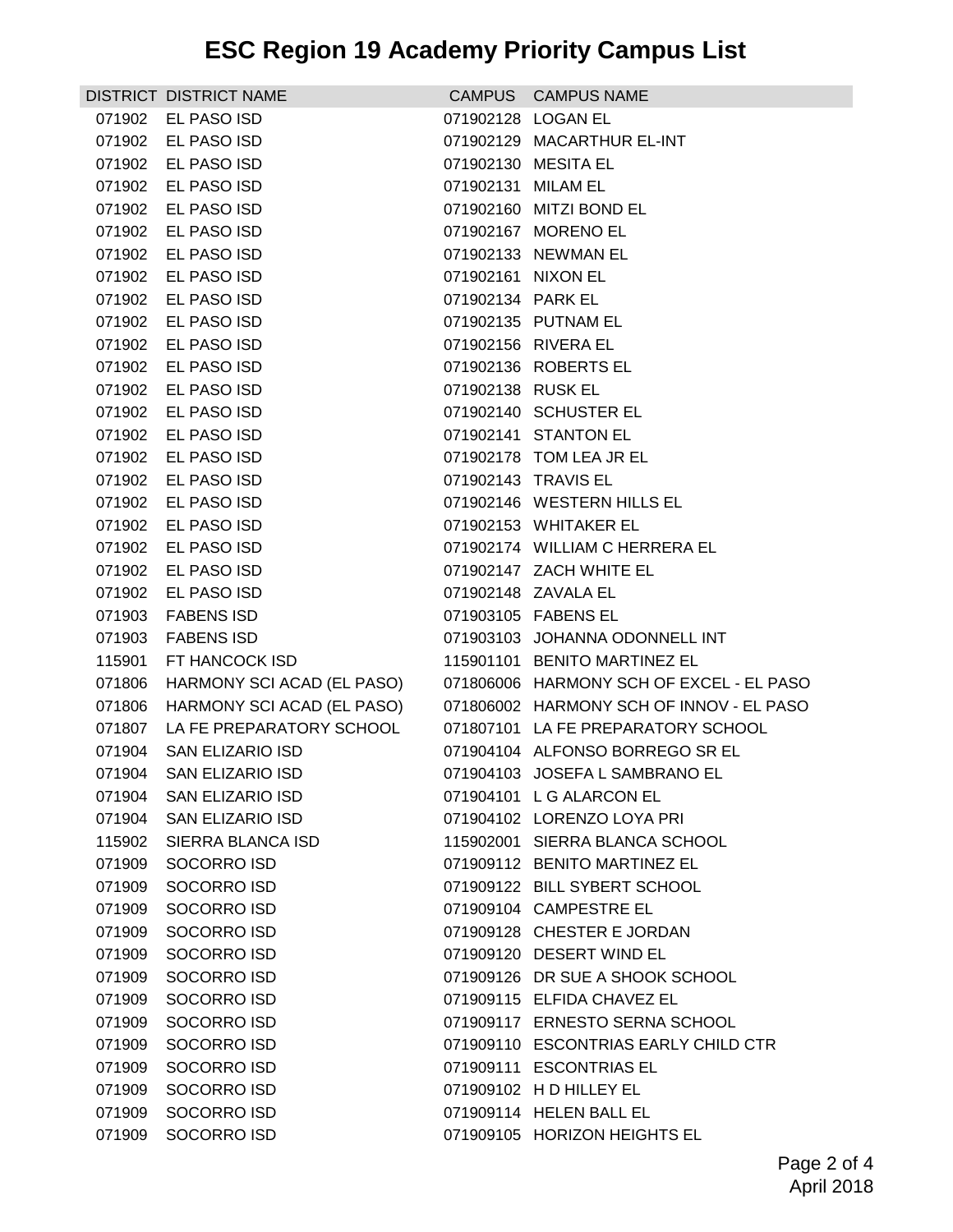## **ESC Region 19 Academy Priority Campus List**

|        | DISTRICT DISTRICT NAME |                    | CAMPUS CAMPUS NAME               |
|--------|------------------------|--------------------|----------------------------------|
| 071909 | SOCORRO ISD            |                    | 071909107 HUECO EL               |
| 071909 | SOCORRO ISD            |                    | 071909125 HURSHEL ANTWINE SCHOOL |
| 071909 | SOCORRO ISD            |                    | 071909129 JAMES P BUTLER EL      |
| 071909 | SOCORRO ISD            |                    | 071909116 JANE A HAMBRIC SCHOOL  |
| 071909 | SOCORRO ISD            |                    | 071909124 JOHN DRUGAN SCHOOL     |
| 071909 | SOCORRO ISD            | 071909118 KEYS EL  |                                  |
| 071909 | SOCORRO ISD            |                    | 071909121 LOMA VERDE             |
| 071909 | SOCORRO ISD            |                    | 071909119 LUJAN-CHAVEZ EL        |
| 071909 | SOCORRO ISD            |                    | 071909130 MISSION RIDGE          |
| 071909 | SOCORRO ISD            |                    | 071909109 MYRTLE COOPER EL       |
| 071909 | SOCORRO ISD            |                    | 071909103 O'SHEA KELEHER EL      |
| 071909 | SOCORRO ISD            |                    | 071909123 PASO DEL NORTE SCHOOL  |
| 071909 | SOCORRO ISD            |                    | 071909131 PURPLE HEART EL        |
| 071909 | SOCORRO ISD            |                    | 071909101 ROBERT R ROJAS EL      |
| 071909 | SOCORRO ISD            |                    | 071909127 SGT ROBERTO ITUARTE    |
| 071909 | SOCORRO ISD            |                    | 071909113 SIERRA VISTA EL        |
| 071909 | SOCORRO ISD            |                    | 071909106 VISTA DEL SOL EL       |
| 071908 | <b>TORNILLO ISD</b>    |                    | 071908101 TORNILLO EL            |
| 071908 | <b>TORNILLO ISD</b>    |                    | 071908044 TORNILLO INT           |
| 071905 | <b>YSLETA ISD</b>      |                    | 071905138 ALICIA R CHACON        |
| 071905 | <b>YSLETA ISD</b>      |                    | 071905101 ASCARATE EL            |
| 071905 | <b>YSLETA ISD</b>      |                    | 071905127 CAPISTRANO EL          |
| 071905 | <b>YSLETA ISD</b>      |                    | 071905103 CEDAR GROVE EL         |
| 071905 | <b>YSLETA ISD</b>      |                    | 071905139 CONSTANCE HULBERT EL   |
| 071905 | <b>YSLETA ISD</b>      |                    | 071905104 DEL NORTE HEIGHTS EL   |
| 071905 | <b>YSLETA ISD</b>      |                    | 071905145 DEL VALLE EL           |
| 071905 | <b>YSLETA ISD</b>      |                    | 071905136 DESERTAIRE EL          |
| 071905 | <b>YSLETA ISD</b>      |                    | 071905105 DOLPHIN TERRACE EL     |
| 071905 | <b>YSLETA ISD</b>      |                    | 071905120 EAST POINT EL          |
| 071905 | YSLETA ISD             |                    | 071905124 EASTWOOD HEIGHTS EL    |
|        | 071905 YSLETA ISD      |                    | 071905106 EASTWOOD KNOLLS        |
| 071905 | <b>YSLETA ISD</b>      |                    | 071905107 EDGEMERE EL            |
| 071905 | YSLETA ISD             |                    | 071905129 GLEN COVE EL           |
| 071905 | <b>YSLETA ISD</b>      |                    | 071905108 HACIENDA HEIGHTS EL    |
| 071905 | <b>YSLETA ISD</b>      |                    | 071905133 LANCASTER EL           |
| 071905 | <b>YSLETA ISD</b>      |                    | 071905130 LE BARRON PARK EL      |
| 071905 | <b>YSLETA ISD</b>      |                    | 071905109 LOMA TERRACE EL        |
| 071905 | <b>YSLETA ISD</b>      |                    | 071905110 MARIAN MANOR EL        |
| 071905 | <b>YSLETA ISD</b>      |                    | 071905121 MESA VISTA EL          |
| 071905 | <b>YSLETA ISD</b>      |                    | 071905135 MISSION VALLEY EL      |
| 071905 | <b>YSLETA ISD</b>      |                    | 071905112 NORTH LOOP EL          |
| 071905 | <b>YSLETA ISD</b>      |                    | 071905142 NORTH STAR EL          |
| 071905 | <b>YSLETA ISD</b>      |                    | 071905113 PARKLAND EL            |
| 071905 | <b>YSLETA ISD</b>      |                    | 071905122 PASODALE EL            |
| 071905 | <b>YSLETA ISD</b>      |                    | 071905131 PEBBLE HILLS EL        |
| 071905 | <b>YSLETA ISD</b>      | 071905123 PRESA EL |                                  |